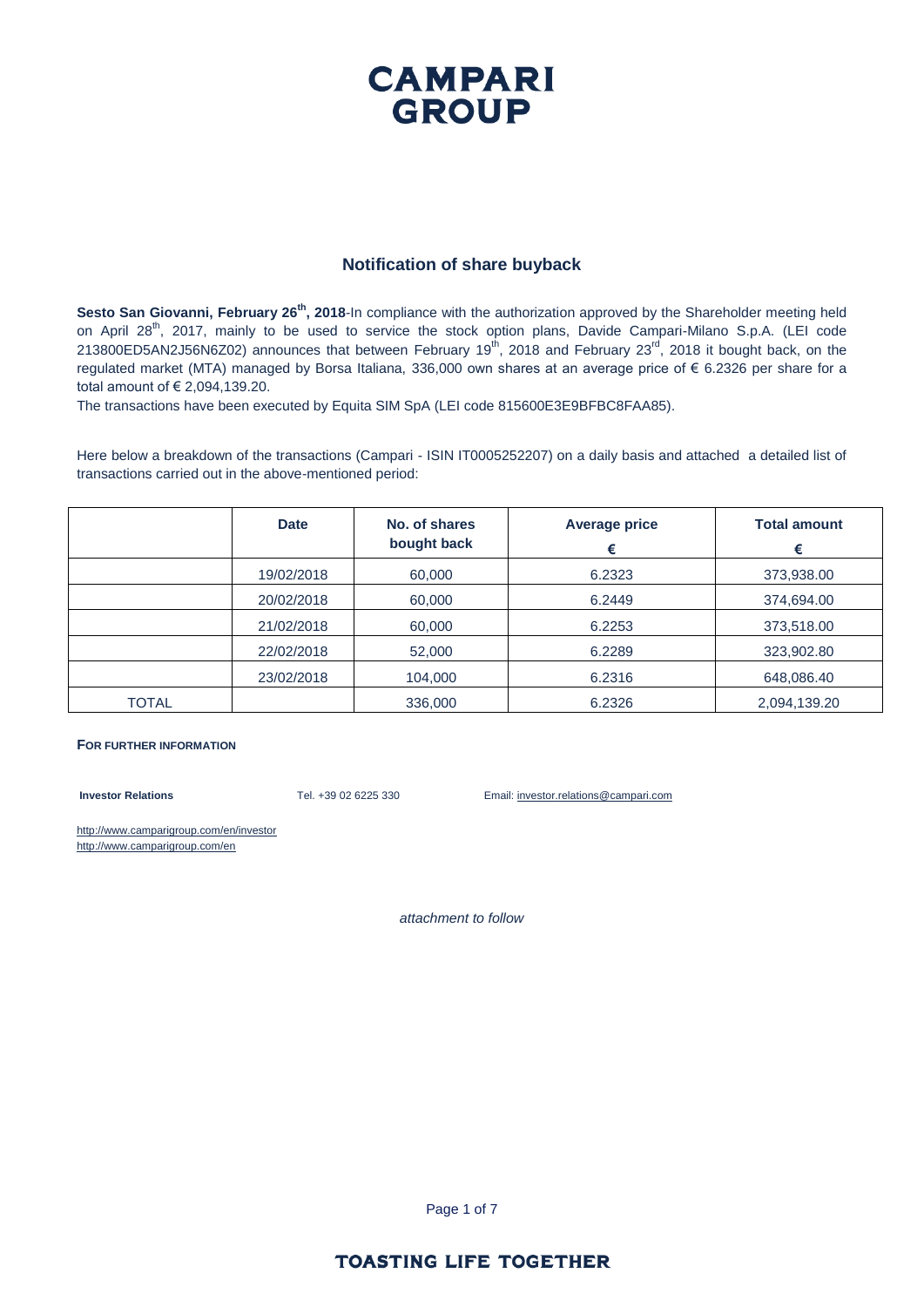| <b>DATE</b> | <b>HOUR</b> | A/V            | <b>PRICE</b> | NO. OF<br><b>SHARES</b> |
|-------------|-------------|----------------|--------------|-------------------------|
| 19-feb-18   | 9:02:00 AM  | A              | 6.225        | 210                     |
| 19-feb-18   | 9:02:00 AM  | A              | 6.225        | 1790                    |
| 19-feb-18   | 9:24:58 AM  | A              | 6.22         | 1400                    |
| 19-feb-18   | 9:24:58 AM  | A              | 6.22         | 2090                    |
| 19-feb-18   | 9:24:58 AM  | A              | 6.22         | 1013                    |
| 19-feb-18   | 9:24:58 AM  | A              | 6.22         | 497                     |
| 19-feb-18   | 9:46:26 AM  | A              | 6.21         | 5000                    |
| 19-feb-18   | 10:03:51 AM | A              | 6.24         | 1500                    |
| 19-feb-18   | 10:03:51 AM | A              | 6.24         | 502                     |
| 19-feb-18   | 10:03:51 AM | A              | 6.24         | 2003                    |
| 19-feb-18   | 10:03:51 AM | A              | 6.24         | 1419                    |
| 19-feb-18   | 10:03:51 AM | A              | 6.24         | 1500                    |
| 19-feb-18   | 10:03:51 AM | Α              | 6.24         | 1076                    |
| 19-feb-18   | 11:36:16 AM | A              | 6.235        | 367                     |
| 19-feb-18   | 11:40:53 AM | A              | 6.235        | 4633                    |
| 19-feb-18   | 1:33:20 PM  | A              | 6.225        | 809                     |
| 19-feb-18   | 1:33:20 PM  | $\overline{A}$ | 6.225        | 4191                    |
| 19-feb-18   | 2:21:03 PM  | A              | 6.22         | 5000                    |
| 19-feb-18   | 3:33:33 PM  | Α              | 6.24         | 675                     |
| 19-feb-18   | 3:33:33 PM  | $\overline{A}$ | 6.24         | 507                     |
| 19-feb-18   | 3:33:33 PM  | A              | 6.24         | 83                      |
| 19-feb-18   | 3:33:35 PM  | A              | 6.24         | 2833                    |
| 19-feb-18   | 3:33:35 PM  | A              | 6.24         | 902                     |
| 19-feb-18   | 4:36:09 PM  | A              | 6.235        | 5000                    |
| 19-feb-18   | 4:46:16 PM  | A              | 6.245        | 3373                    |
| 19-feb-18   | 4:46:16 PM  | Α              | 6.245        | 1500                    |
| 19-feb-18   | 4:46:16 PM  | A              | 6.245        | 1000                    |
| 19-feb-18   | 4:46:16 PM  | A              | 6.245        | 696                     |
| 19-feb-18   | 4:46:16 PM  | Α              | 6.245        | 1431                    |
| 19-feb-18   | 4:46:27 PM  | A              | 6.245        | 3000                    |

Page 2 of 7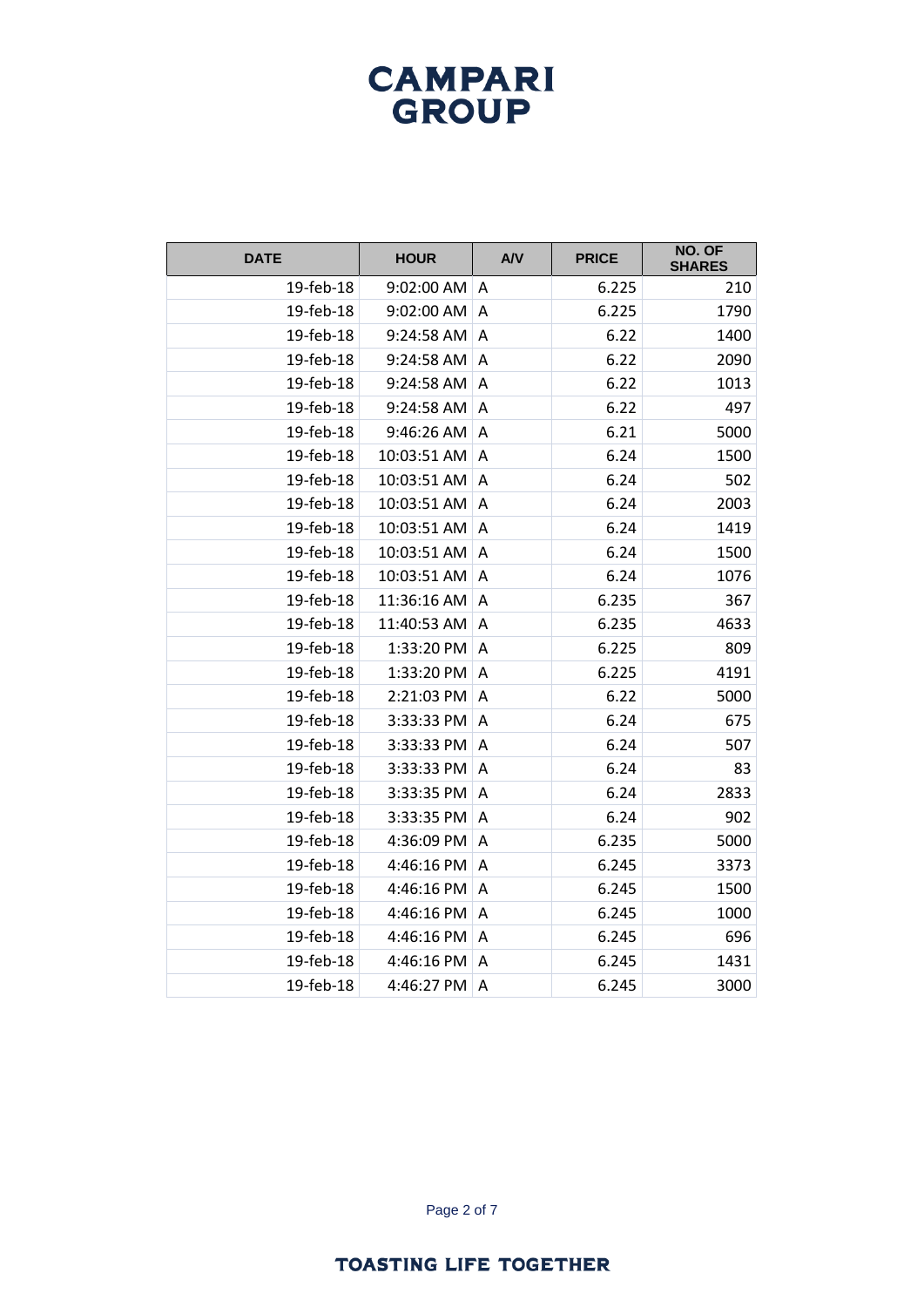| 19-feb-18 | 4:46:27 PM  | A              | 6.245 | 2000         |
|-----------|-------------|----------------|-------|--------------|
| 19-feb-18 | 5:03:46 PM  | Α              | 6.23  | 1244         |
| 19-feb-18 | 5:03:46 PM  | Α              | 6.23  | 756          |
| 20-feb-18 | 9:12:49 AM  | A              | 6.25  | 3595         |
| 20-feb-18 | 9:12:49 AM  | A              | 6.25  | 805          |
| 20-feb-18 | 9:12:49 AM  | A              | 6.25  | 600          |
| 20-feb-18 | 9:24:26 AM  | A              | 6.26  | 2023         |
| 20-feb-18 | 9:34:05 AM  | A              | 6.26  | 600          |
| 20-feb-18 | 9:34:05 AM  | Α              | 6.26  | 1377         |
| 20-feb-18 | 11:02:03 AM | Α              | 6.24  | 2000         |
| 20-feb-18 | 11:02:03 AM | A              | 6.24  | 200          |
| 20-feb-18 | 11:02:03 AM | A              | 6.24  | 423          |
| 20-feb-18 | 11:02:03 AM | Α              | 6.24  | 3377         |
| 20-feb-18 | 11:11:51 AM | A              | 6.23  | $\mathbf{1}$ |
| 20-feb-18 | 11:13:41 AM | A              | 6.23  | 3999         |
| 20-feb-18 | 11:28:40 AM | Α              | 6.245 | 2154         |
| 20-feb-18 | 11:28:40 AM | A              | 6.245 | 1300         |
| 20-feb-18 | 11:28:40 AM | A              | 6.245 | 546          |
| 20-feb-18 | 11:58:25 AM | Α              | 6.25  | 500          |
| 20-feb-18 | 12:05:17 PM | A              | 6.25  | 900          |
| 20-feb-18 | 12:05:17 PM | $\overline{A}$ | 6.25  | 1600         |
| 20-feb-18 | 12:05:18 PM | Α              | 6.245 | 4000         |
| 20-feb-18 | 12:10:02 PM | A              | 6.25  | 1600         |
| 20-feb-18 | 12:10:02 PM | A              | 6.25  | 1979         |
| 20-feb-18 | 12:10:02 PM | Α              | 6.25  | 421          |
| 20-feb-18 | 1:34:55 PM  | A              | 6.255 | 1048         |
| 20-feb-18 | 1:34:55 PM  | A              | 6.255 | 1337         |
| 20-feb-18 | 1:34:55 PM  | Α              | 6.255 | 1615         |
| 20-feb-18 | 2:01:29 PM  | Α              | 6.26  | 200          |
| 20-feb-18 | 2:01:29 PM  | Α              | 6.26  | 193          |
| 20-feb-18 | 2:01:29 PM  | Α              | 6.26  | 613          |
| 20-feb-18 | 2:03:03 PM  | A              | 6.26  | 468          |

Page 3 of 7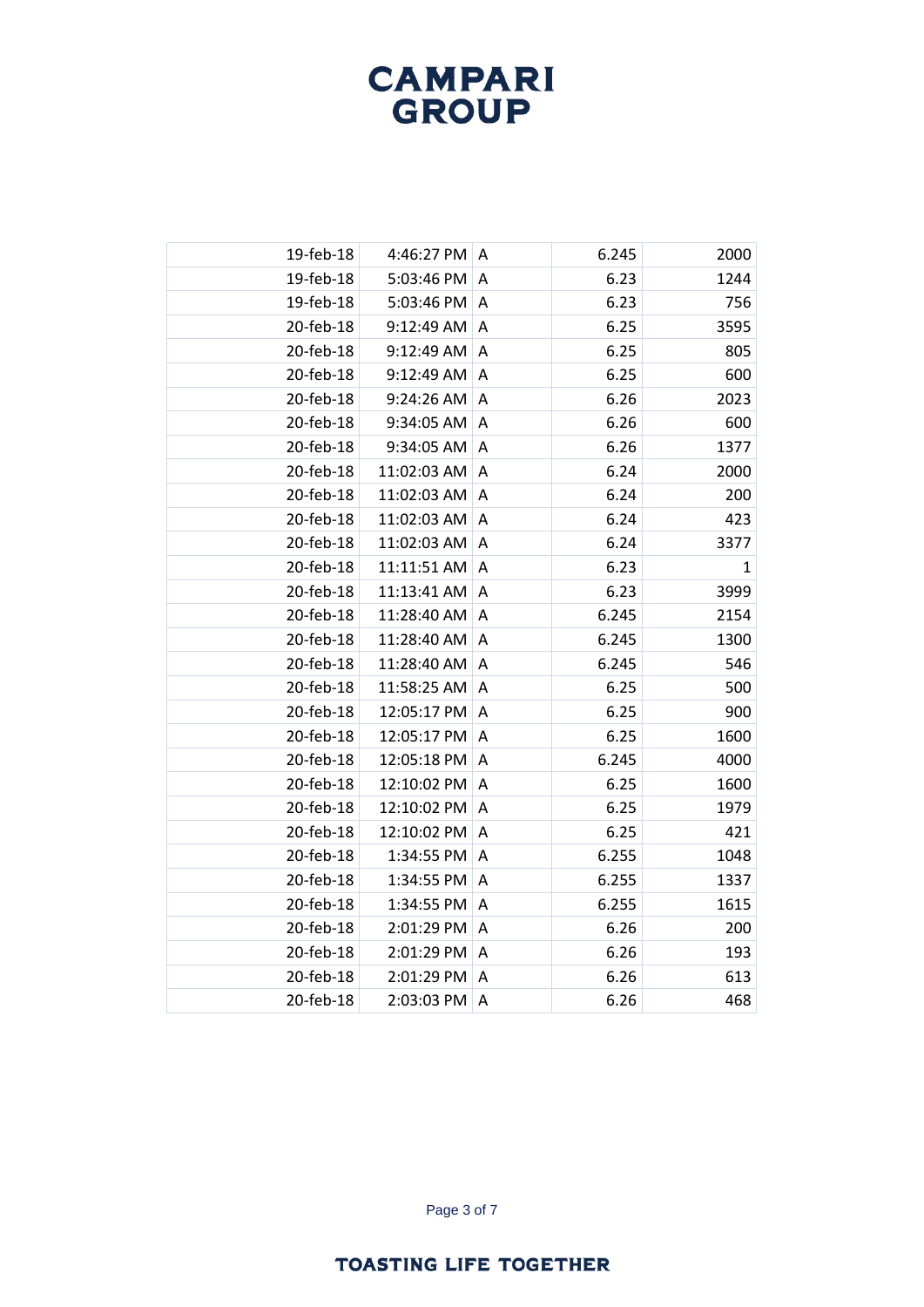| 20-feb-18 | 2:03:03 PM  | A | 6.26  | 2526 |
|-----------|-------------|---|-------|------|
| 20-feb-18 | 2:22:25 PM  | A | 6.255 | 1400 |
| 20-feb-18 | 2:22:25 PM  | A | 6.255 | 1600 |
| 20-feb-18 | 3:39:04 PM  | A | 6.25  | 1068 |
| 20-feb-18 | 3:39:05 PM  | A | 6.25  | 1728 |
| 20-feb-18 | 3:41:15 PM  | Α | 6.25  | 1204 |
| 20-feb-18 | 4:15:12 PM  | Α | 6.23  | 3000 |
| 20-feb-18 | 5:10:41 PM  | Α | 6.225 | 1009 |
| 20-feb-18 | 5:10:41 PM  | A | 6.225 | 2991 |
| 20-feb-18 | 5:26:34 PM  | A | 6.23  | 1661 |
| 20-feb-18 | 5:26:37 PM  | A | 6.23  | 1550 |
| 20-feb-18 | 5:26:37 PM  | Α | 6.23  | 789  |
| 21-feb-18 | 9:01:25 AM  | Α | 6.21  | 1267 |
| 21-feb-18 | 9:01:25 AM  | A | 6.21  | 2763 |
| 21-feb-18 | 9:01:43 AM  | A | 6.21  | 970  |
| 21-feb-18 | 9:33:01 AM  | A | 6.23  | 22   |
| 21-feb-18 | 9:34:41 AM  | A | 6.23  | 2169 |
| 21-feb-18 | 9:34:41 AM  | A | 6.23  | 1093 |
| 21-feb-18 | 9:34:41 AM  | Α | 6.23  | 716  |
| 21-feb-18 | 10:11:01 AM | A | 6.2   | 490  |
| 21-feb-18 | 10:11:01 AM | A | 6.2   | 3163 |
| 21-feb-18 | 10:11:01 AM | Α | 6.2   | 347  |
| 21-feb-18 | 10:19:31 AM | A | 6.205 | 2381 |
| 21-feb-18 | 10:19:31 AM | A | 6.205 | 619  |
| 21-feb-18 | 11:32:41 AM | Α | 6.215 | 1235 |
| 21-feb-18 | 11:32:41 AM | A | 6.215 | 2012 |
| 21-feb-18 | 12:11:37 PM | A | 6.215 | 31   |
| 21-feb-18 | 12:15:22 PM | Α | 6.215 | 722  |
| 21-feb-18 | 12:42:25 PM | Α | 6.22  | 100  |
| 21-feb-18 | 1:02:19 PM  | A | 6.22  | 4900 |
| 21-feb-18 | 1:06:52 PM  | Α | 6.23  | 5000 |
| 21-feb-18 | 3:29:10 PM  | A | 6.215 | 2800 |
|           |             |   |       |      |

Page 4 of 7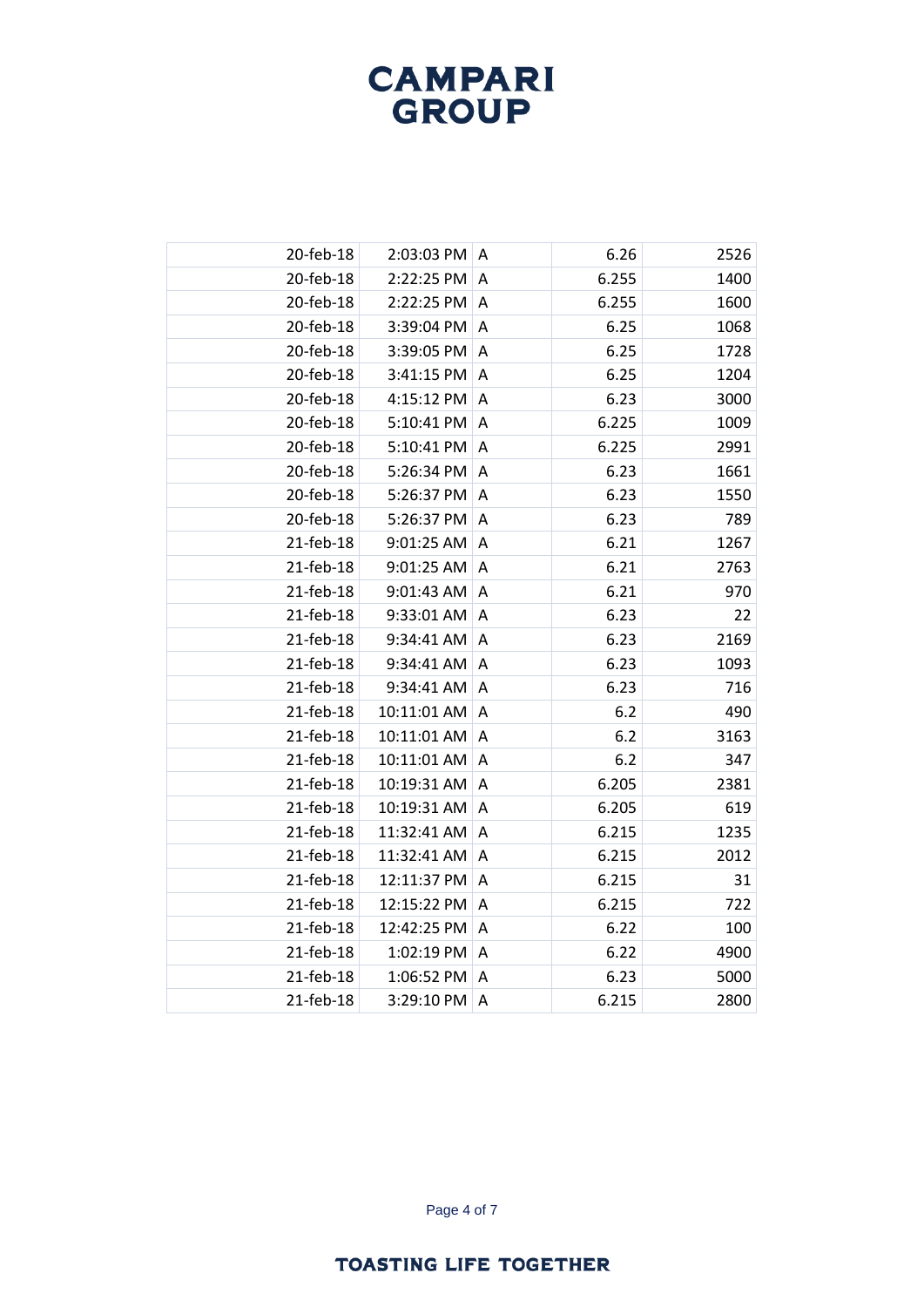| 21-feb-18 | 3:58:51 PM  | Α              | 6.23  | 3648 |
|-----------|-------------|----------------|-------|------|
| 21-feb-18 | 3:58:51 PM  | A              | 6.23  | 2152 |
| 21-feb-18 | 4:21:56 PM  | A              | 6.235 | 2469 |
| 21-feb-18 | 4:21:56 PM  | Α              | 6.235 | 2006 |
| 21-feb-18 | 4:21:56 PM  | A              | 6.235 | 925  |
| 21-feb-18 | 4:23:13 PM  | A              | 6.23  | 4000 |
| 21-feb-18 | 4:42:52 PM  | A              | 6.235 | 4000 |
| 21-feb-18 | 4:51:30 PM  | A              | 6.25  | 1267 |
| 21-feb-18 | 4:51:30 PM  | A              | 6.25  | 1969 |
| 21-feb-18 | 4:51:30 PM  | A              | 6.25  | 764  |
| 21-feb-18 | 5:08:11 PM  | A              | 6.24  | 1162 |
| 21-feb-18 | 5:08:11 PM  | Α              | 6.24  | 2838 |
| 22-feb-18 | 9:02:36 AM  | Α              | 6.21  | 1200 |
| 22-feb-18 | 9:02:36 AM  | A              | 6.21  | 1500 |
| 22-feb-18 | 9:02:36 AM  | A              | 6.21  | 2290 |
| 22-feb-18 | 9:02:36 AM  | Α              | 6.21  | 10   |
| 22-feb-18 | 9:07:34 AM  | A              | 6.23  | 300  |
| 22-feb-18 | 9:08:16 AM  | $\overline{A}$ | 6.23  | 2700 |
| 22-feb-18 | 11:05:13 AM | A              | 6.28  | 500  |
| 22-feb-18 | 11:06:40 AM | A              | 6.28  | 3500 |
| 22-feb-18 | 11:21:17 AM | A              | 6.27  | 255  |
| 22-feb-18 | 11:21:17 AM | A              | 6.27  | 3745 |
| 22-feb-18 | 12:26:52 PM | A              | 6.255 | 2000 |
| 22-feb-18 | 12:28:52 PM | A              | 6.255 | 1000 |
| 22-feb-18 | 12:45:23 PM | Α              | 6.255 | 1000 |
| 22-feb-18 | 12:45:26 PM | A              | 6.255 | 1000 |
| 22-feb-18 | 1:11:22 PM  | Α              | 6.255 | 4000 |
| 22-feb-18 | 2:59:56 PM  | A              | 6.245 | 3348 |
| 22-feb-18 | 2:59:56 PM  | A              | 6.245 | 652  |
| 22-feb-18 | 3:42:51 PM  | A              | 6.22  | 574  |
| 22-feb-18 | 3:42:51 PM  | Α              | 6.22  | 4426 |
| 22-feb-18 | 4:27:28 PM  | A              | 6.2   | 2683 |
|           |             |                |       |      |

Page 5 of 7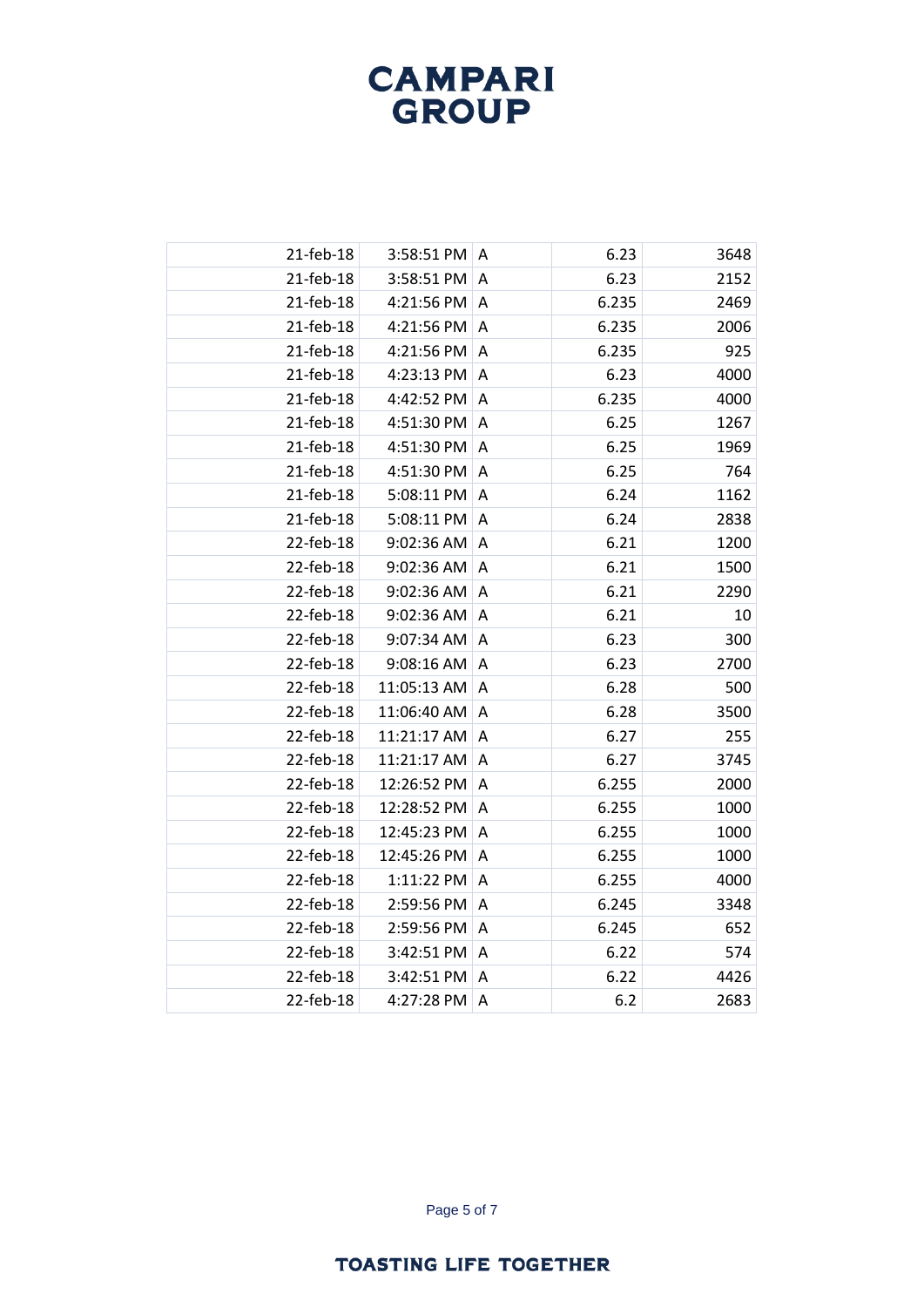| 22-feb-18 | 4:27:28 PM  | A | 6.2   | 1500 |
|-----------|-------------|---|-------|------|
| 22-feb-18 | 4:27:28 PM  | Α | 6.2   | 1177 |
| 22-feb-18 | 4:27:28 PM  | A | 6.2   | 347  |
| 22-feb-18 | 4:27:28 PM  | A | 6.2   | 293  |
| 22-feb-18 | 4:45:27 PM  | A | 6.2   | 553  |
| 22-feb-18 | 4:45:27 PM  | Α | 6.2   | 1500 |
| 22-feb-18 | 4:45:27 PM  | Α | 6.2   | 3746 |
| 22-feb-18 | 4:45:27 PM  | Α | 6.2   | 201  |
| 22-feb-18 | 4:56:19 PM  | A | 6.2   | 625  |
| 22-feb-18 | 4:56:19 PM  | A | 6.2   | 1825 |
| 22-feb-18 | 4:56:19 PM  | A | 6.2   | 454  |
| 22-feb-18 | 4:56:19 PM  | Α | 6.2   | 1096 |
| 22-feb-18 | 5:12:02 PM  | Α | 6.195 | 2000 |
| 23-feb-18 | 10:12:54 AM | A | 6.23  | 7000 |
| 23-feb-18 | 10:42:11 AM | A | 6.23  | 5000 |
| 23-feb-18 | 11:17:10 AM | A | 6.25  | 7000 |
| 23-feb-18 | 11:27:22 AM | A | 6.235 | 1700 |
| 23-feb-18 | 11:27:22 AM | A | 6.235 | 400  |
| 23-feb-18 | 11:27:54 AM | Α | 6.235 | 3900 |
| 23-feb-18 | 12:15:21 PM | A | 6.245 | 25   |
| 23-feb-18 | 12:34:03 PM | A | 6.245 | 4975 |
| 23-feb-18 | 12:37:25 PM | Α | 6.245 | 3513 |
| 23-feb-18 | 12:37:25 PM | A | 6.245 | 1487 |
| 23-feb-18 | 2:19:15 PM  | A | 6.245 | 5000 |
| 23-feb-18 | 3:36:18 PM  | Α | 6.25  | 1114 |
| 23-feb-18 | 3:36:19 PM  | A | 6.25  | 3886 |
| 23-feb-18 | 4:02:16 PM  | A | 6.245 | 1500 |
| 23-feb-18 | 4:02:49 PM  | Α | 6.245 | 2464 |
| 23-feb-18 | 4:04:26 PM  | Α | 6.245 | 614  |
| 23-feb-18 | 4:04:29 PM  | A | 6.245 | 422  |
| 23-feb-18 | 4:25:30 PM  | Α | 6.23  | 5000 |
| 23-feb-18 | 4:30:10 PM  | A | 6.23  | 247  |
|           |             |   |       |      |

Page 6 of 7